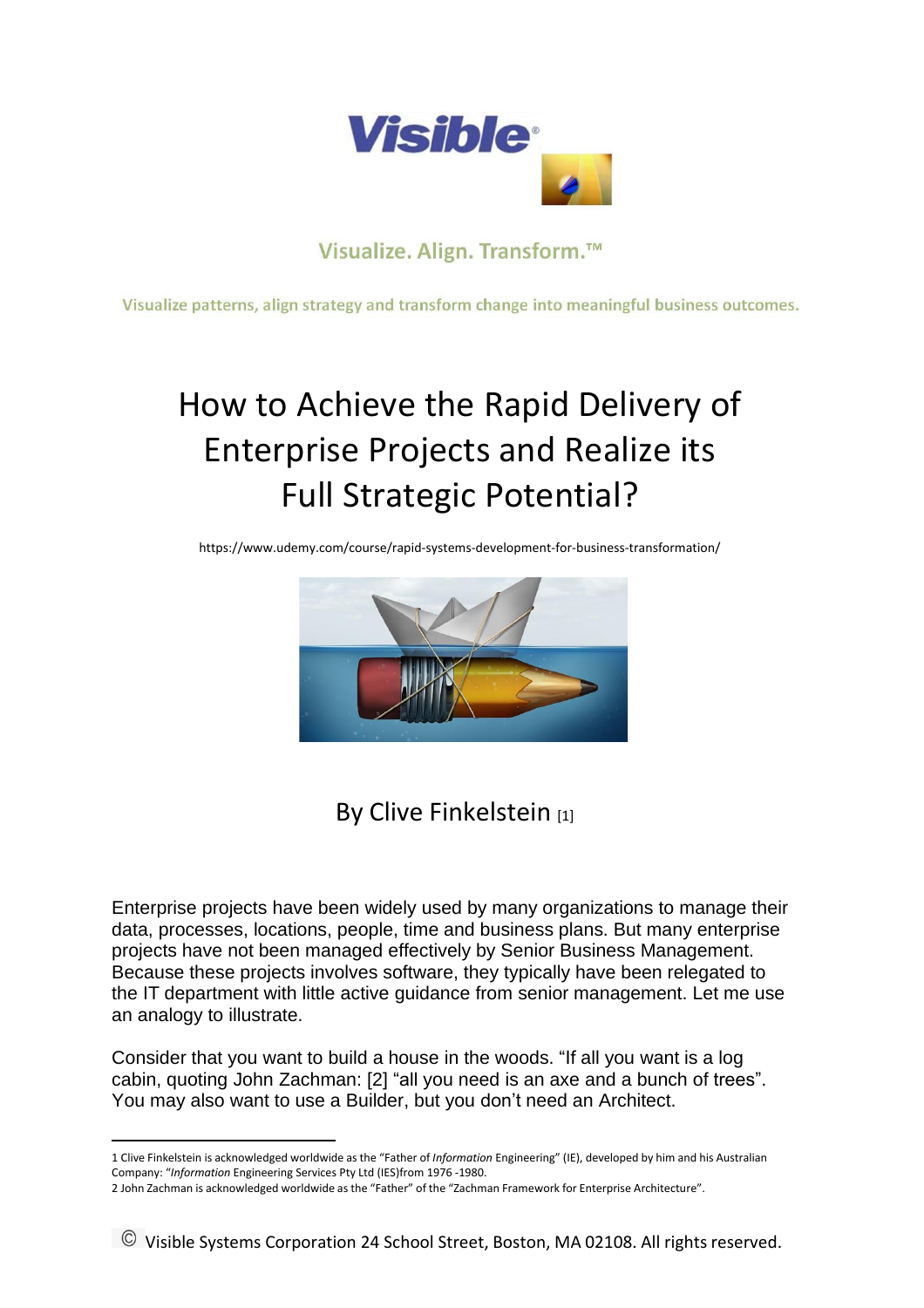If you want the house to be your dream home, your ideas may not be the same as the Builder. You may want a basic home initially, but with the ability to expand in the future as you add to your family, so you would want to make provision for a bedroom wing for the children with room for a swimming pool and perhaps a gym.

For this dream home to be built according to your wishes you will need an Architect to understand your ideas and incorporate them into the design of the house. Once you and the Architect have agreed on the design, he confirms that the house can be built on your site and draws up floorplans for the Builder, who will give you a quote. When the building is completed it will be as you and the Architect designed, with provision for future expansion.

An Architect is essential to translate your wishes into concrete plans for your house. It will not collapse on the site as the suitability of that site for the house was predetermined.

Architecture is essential for buildings and planes and also for computer systems. Planes still fly after 50 years because they are designed by Aeronautical Architects and Engineers. If a defect is found in the design, modifications are made to the design and that modification is added to the plane's Maintenance Log. The same changes must be made to every other plane of the same design. The Maintenance Log is an audit trail of all changes made to every plane of that design.

Many buildings are still standing after hundreds and thousands of years (castles and pyramids) because of their architectural design. The reason why Enterprise projects has not yet reached its full potential is because many did not have active participation from Senior Business Management on changes to the Strategic Business Plan and planned future directions for the organization.

Many organizations were established without a formal business plan: some just evolved based on the founders' ideas. A business plan should contain the following information:

- Industry
- Mission
- Strengths, Weaknesses, Opportunities and Threats (SWOTs)
- Current and future Markets
- Current and future Products and Services
- Current and future Channels to deliver Products and Services to **Markets**

Eventually senior management define business plans to address these points, but they generally do not share this information with the IT department. Without the active participation of senior management, the IT department may have no idea of what senior management are thinking. What is needed is a methodology to "integrate business plans with modern innovative systems development tools".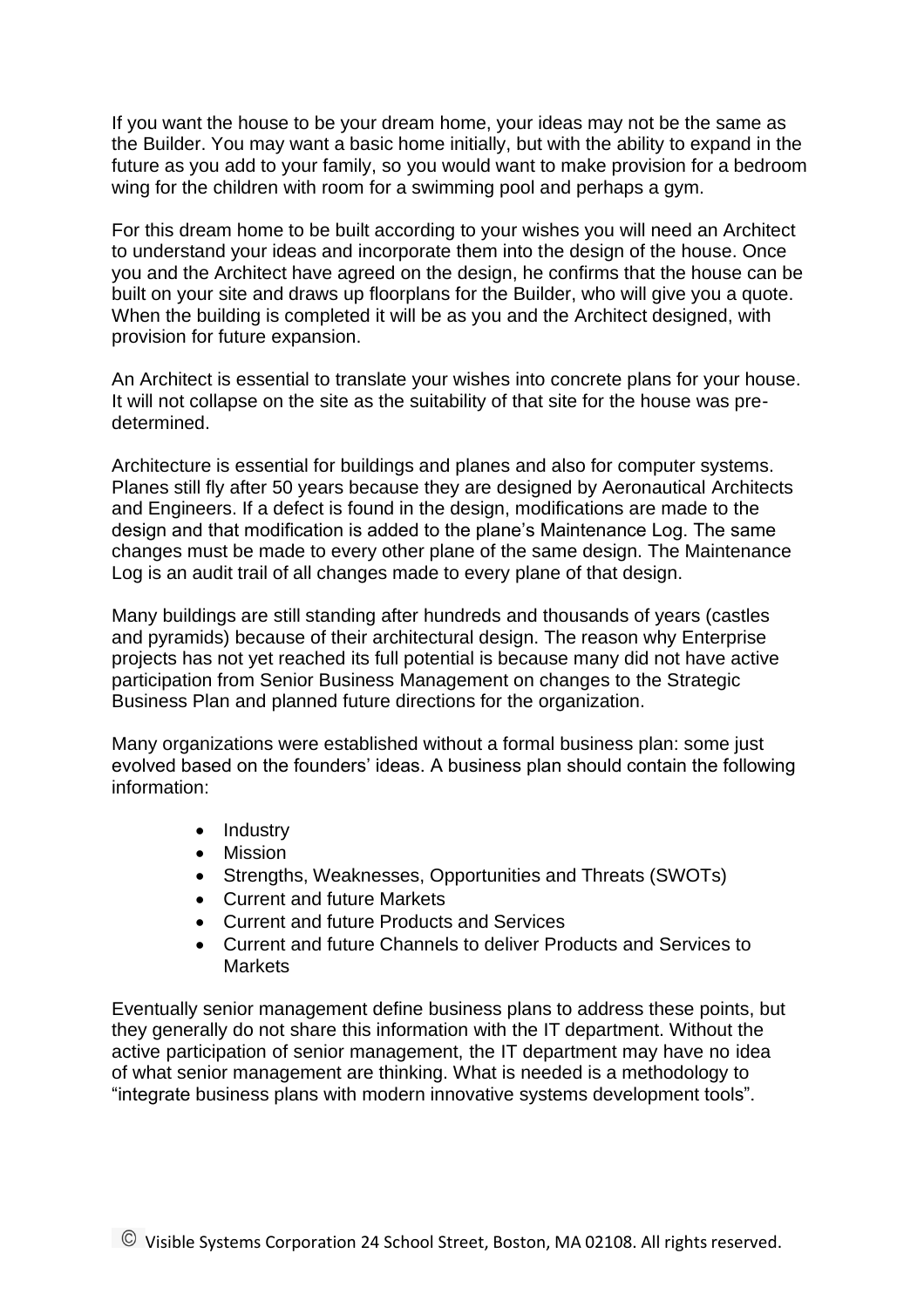<span id="page-2-0"></span>Such a methodology exists: it is called "Automated Strategic Enterprise Architecture Management (ASEAM) [\[3\]](#page-2-0). This is a methodology to train senior and middle-level business managers, business experts, IT managers, IT experts and systems analysts in Strategic Business Planning so they can all work together jointly and collaboratively to define a Strategic Data Model based on the Strategic Business Plan. This data model is analogous to the floorplan layout documented by the Architect for the Builder. It indicates how the data is interrelated and used in the organization. Modeling Tools use the data model to automatically generate data bases and systems (using "Business Process Modeling Notation" (BPMN).

ASEAM analyses the data model to identify reusable processes and derive project plans for priority processes that are to be delivered into production early. It has been very successful in delivering incremental functionality to systems every 3 months. It is fully documented in a Reference Textbook [\[4\]](#page-2-0) and online video courses [\[5\]](#page-2-0). It has been fully automated in a project collaboration platform (Visible Advantage) by Visible Systems Corporation (Visible) in Boston<https://www.visiblesystemscorp.com/Strategy.html>

The ASEAM Methodology can also be used for "Automated Rapid Business Change" (ARBC). This is vital for organizations to benefit and survive the competition and technological Threats and Opportunities that are presented as we enter the 4<sup>th</sup> Industrial Revolution in the 21<sup>st</sup> Century. These technologies include: Blockchain, Artificial Intelligence (AI), Biotechnologies, Robotics, Internet of Things (IoT) and others.

**The ASEAM and ARBC methodologies both eliminate Redundant Data Versions, saving organizations hundreds of millions of dollars in Development and Maintenance costs and time**. This is achieved through the normalization method called "Business Normalization". This also eliminates the need for Redundant Data Maintenance Programs, **saving organizations hundreds of millions of dollars in Annual Operation Costs. Redundant Data Entry,**